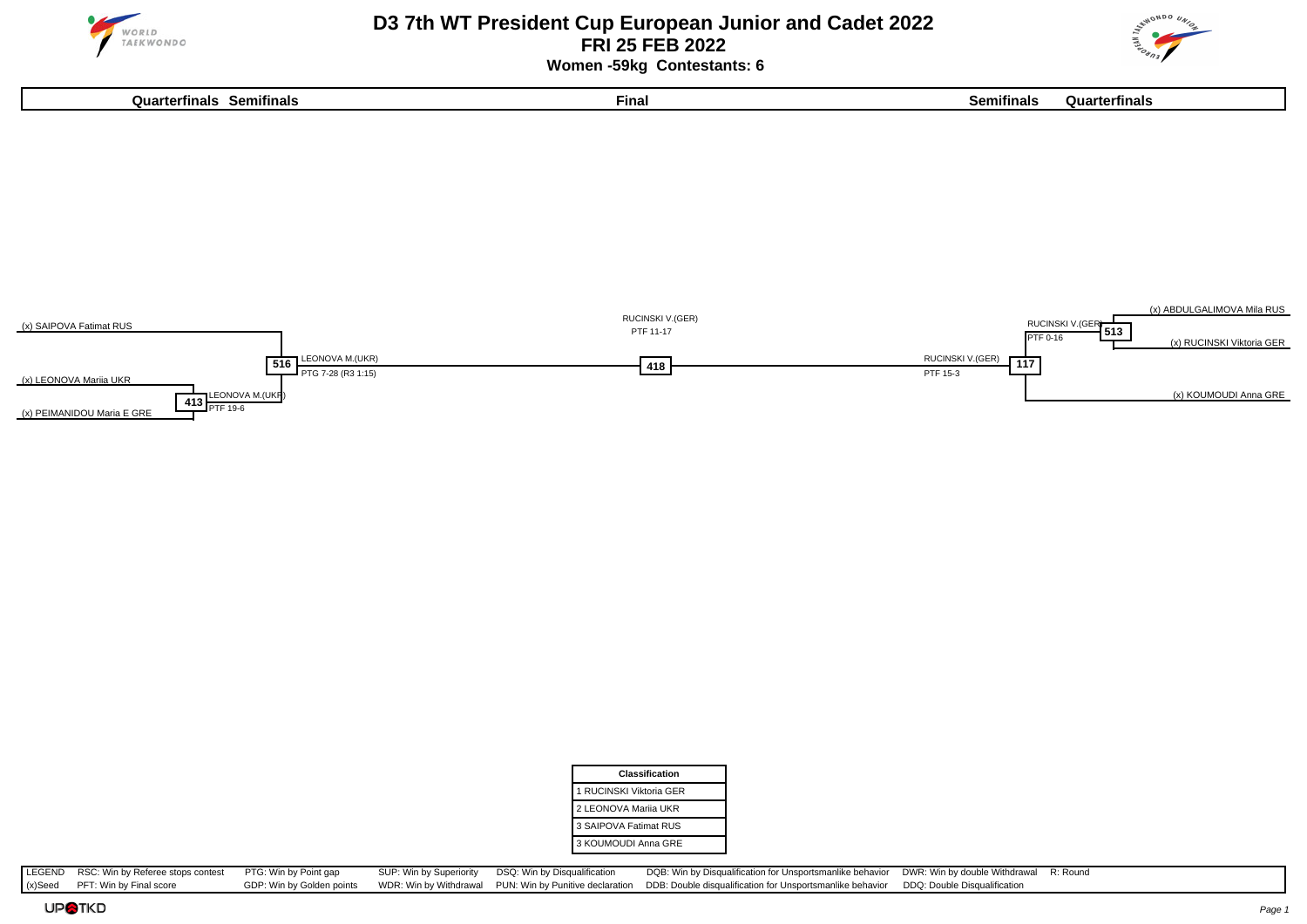



 **Women -51kg Contestants: 14**

| Round<br>16 | оп<br>rterfinals | Semitinals | --<br>Final | .<br>nıtına | 'terfinals<br>วแลเ<br><sup>-+</sup> 16<br><b>Roun</b> c<br>OТ |
|-------------|------------------|------------|-------------|-------------|---------------------------------------------------------------|
|             |                  |            |             |             |                                                               |



| <b>Classification</b>      |
|----------------------------|
| 1 GIANNIOTI Niki GRE       |
| 2 HAMZEH Yara GER          |
| 3 SPANOU Lemonia Maria GRE |
| 3 MIDZOR Kala CRO          |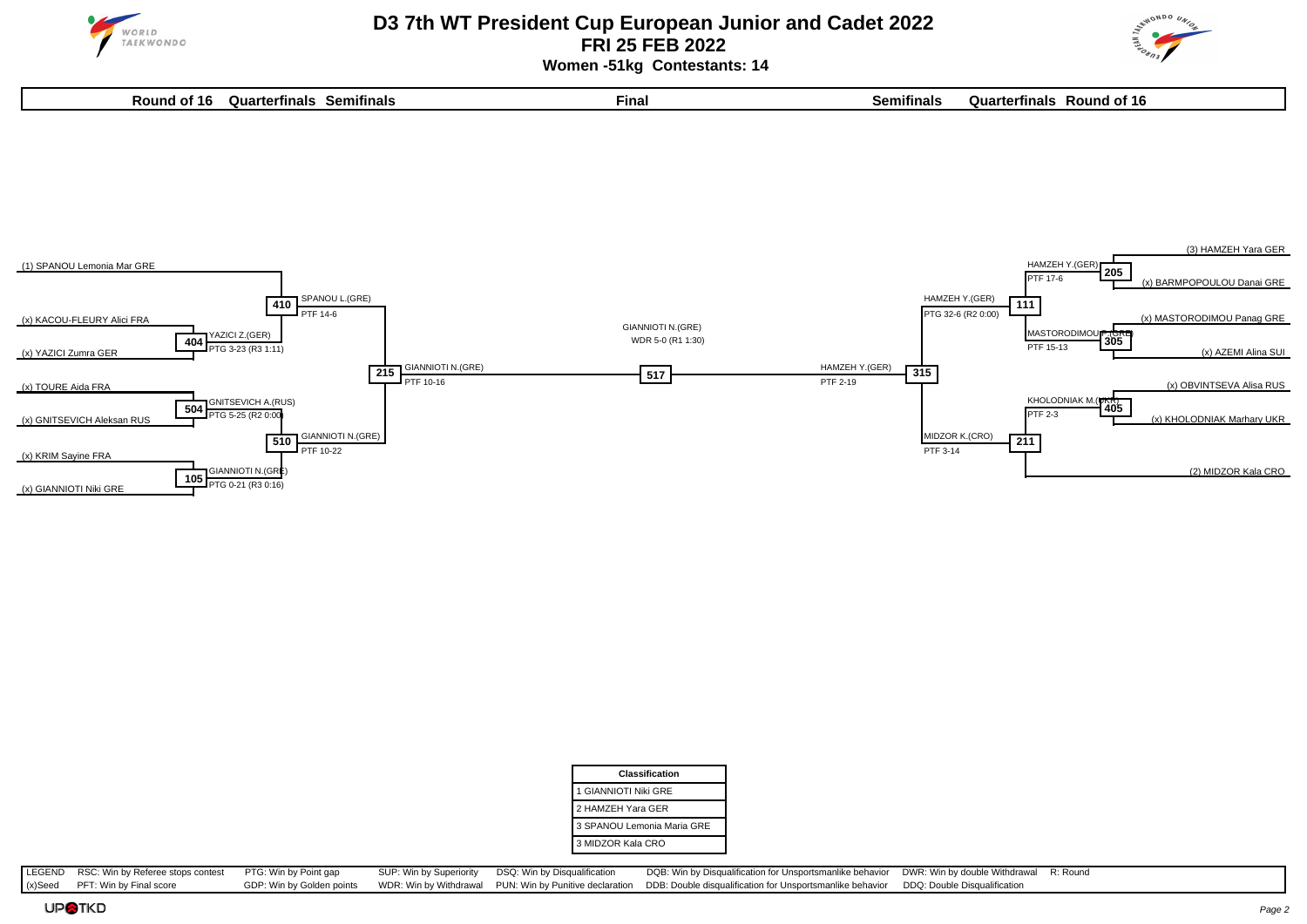

## **D3 7th WT President Cup European Junior and Cadet 2022 FRI 25 FEB 2022 Women -41kg Contestants: 16**



**Round of 16 Quarterfinals Semifinals Final Semifinals Quarterfinals Round of 16**

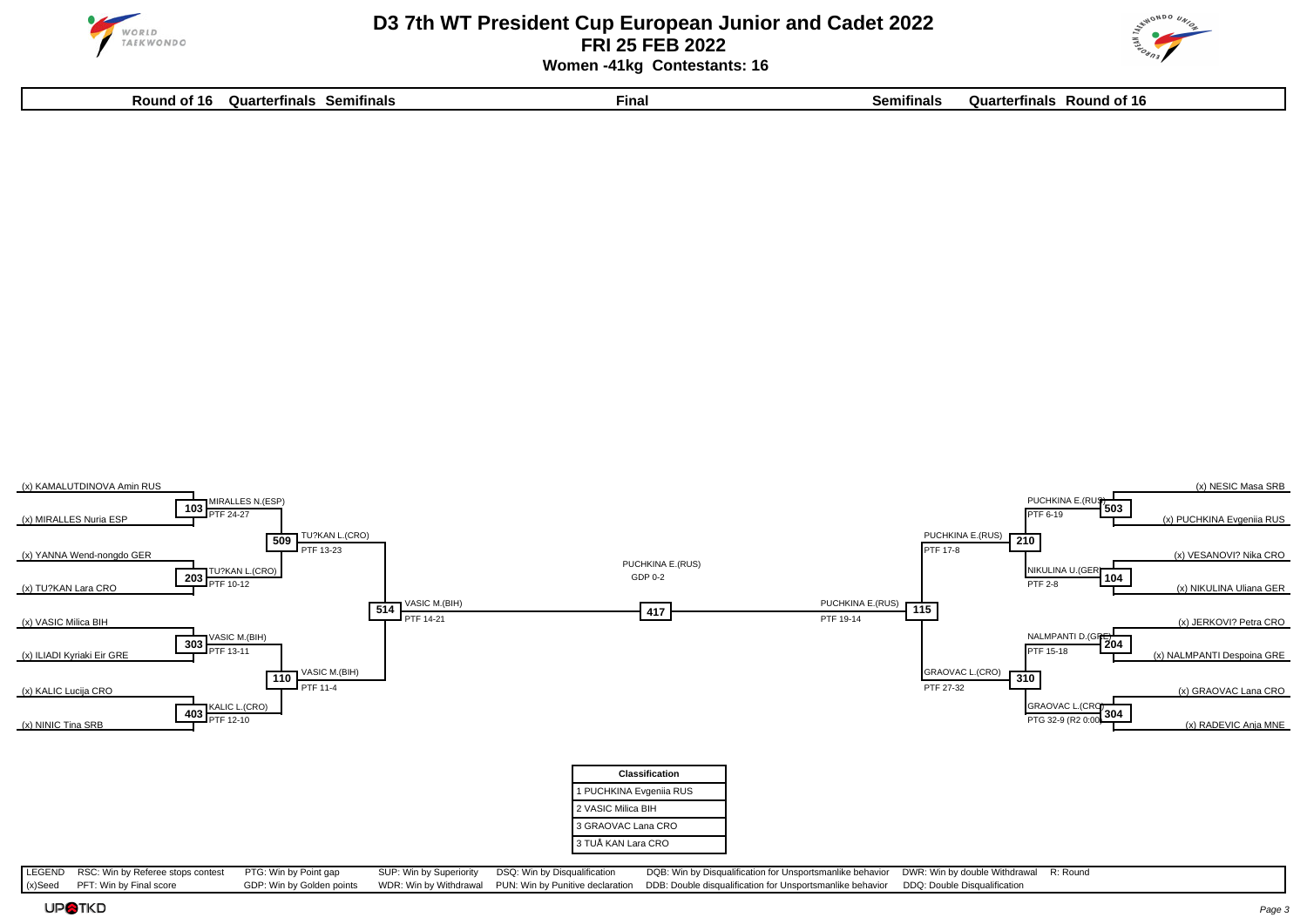

## **D3 7th WT President Cup European Junior and Cadet 2022 FRI 25 FEB 2022 Women -29kg Contestants: 2**



**Final**





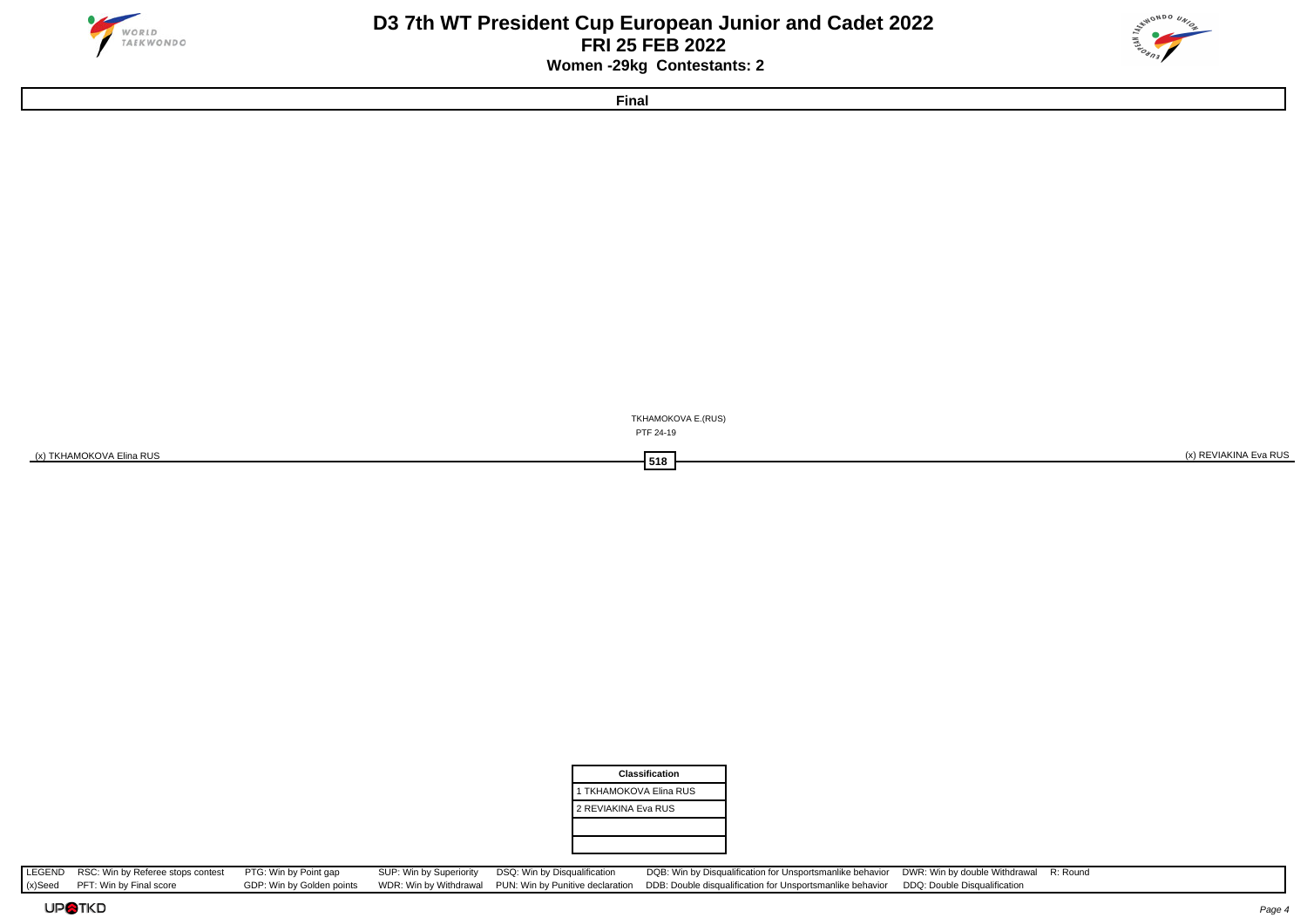

 **Men -73kg Contestants: 13**

**Round of 16 Quarterfinals Semifinals Final Semifinals Quarterfinals Round of 16**







| <b>Classification</b>    |  |
|--------------------------|--|
| 1 BUDIN Vladislav RUS    |  |
| 2 BUGUGNOLI Elia ITA     |  |
| 3 DOGRU Munir Furkan TUR |  |
| 3 KARTAVYKH Kirill RUS   |  |

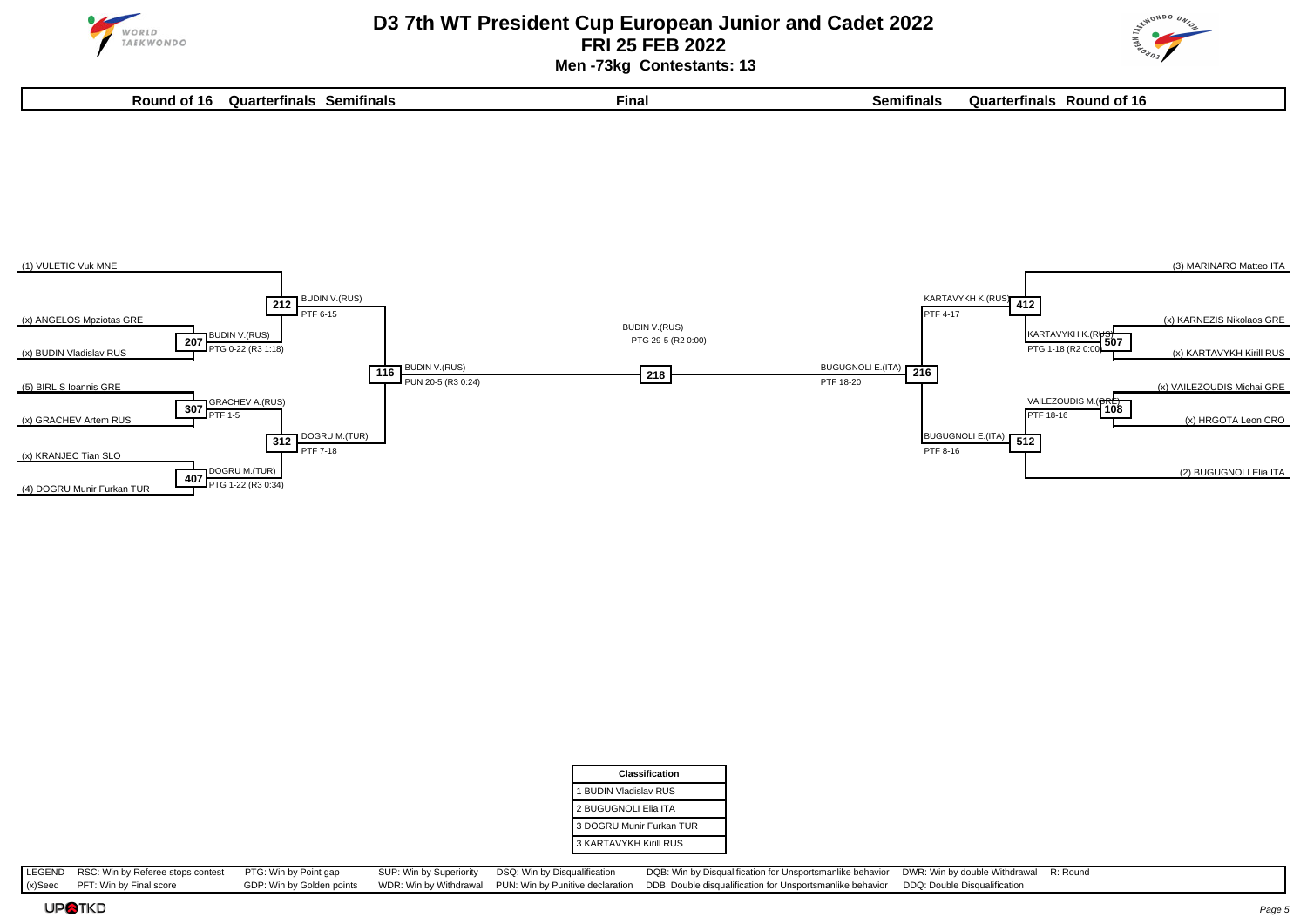



 **Men -63kg Contestants: 26**

| . .<br>Round of 32 | Round of 16 | Quarterfinals | Semifinals | $-$<br>Final | $\sim$<br>Semitinals | Quarterfinals | Round of 16 | Round of 32 |
|--------------------|-------------|---------------|------------|--------------|----------------------|---------------|-------------|-------------|
|                    |             |               |            |              |                      |               |             |             |



| <b>Classification</b>  |
|------------------------|
| 1 ERER Berkay TUR      |
| 2 KONCHINOV Egor RUS   |
| 3 PAPPA Rafael GRE     |
| 3 VESTERLUND Linus SWE |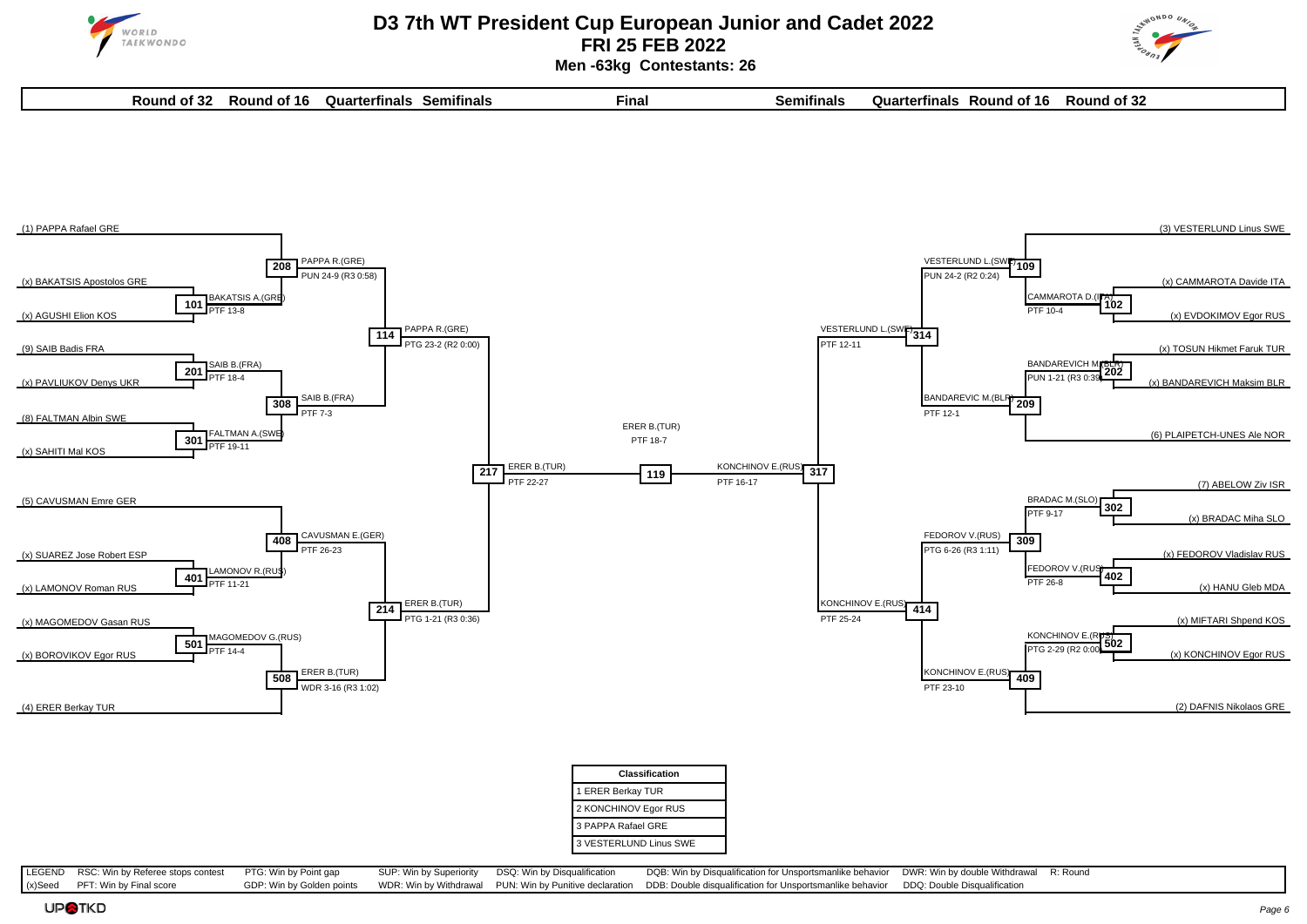

 **Men -51kg Contestants: 15**







| Classification            |
|---------------------------|
| 1 VYKOV Amir RUS          |
| 2 ARKHANGELSKII Karim RUS |
| 3 LO Marco ITA            |
| 3 ADEMI Bleron SWE        |